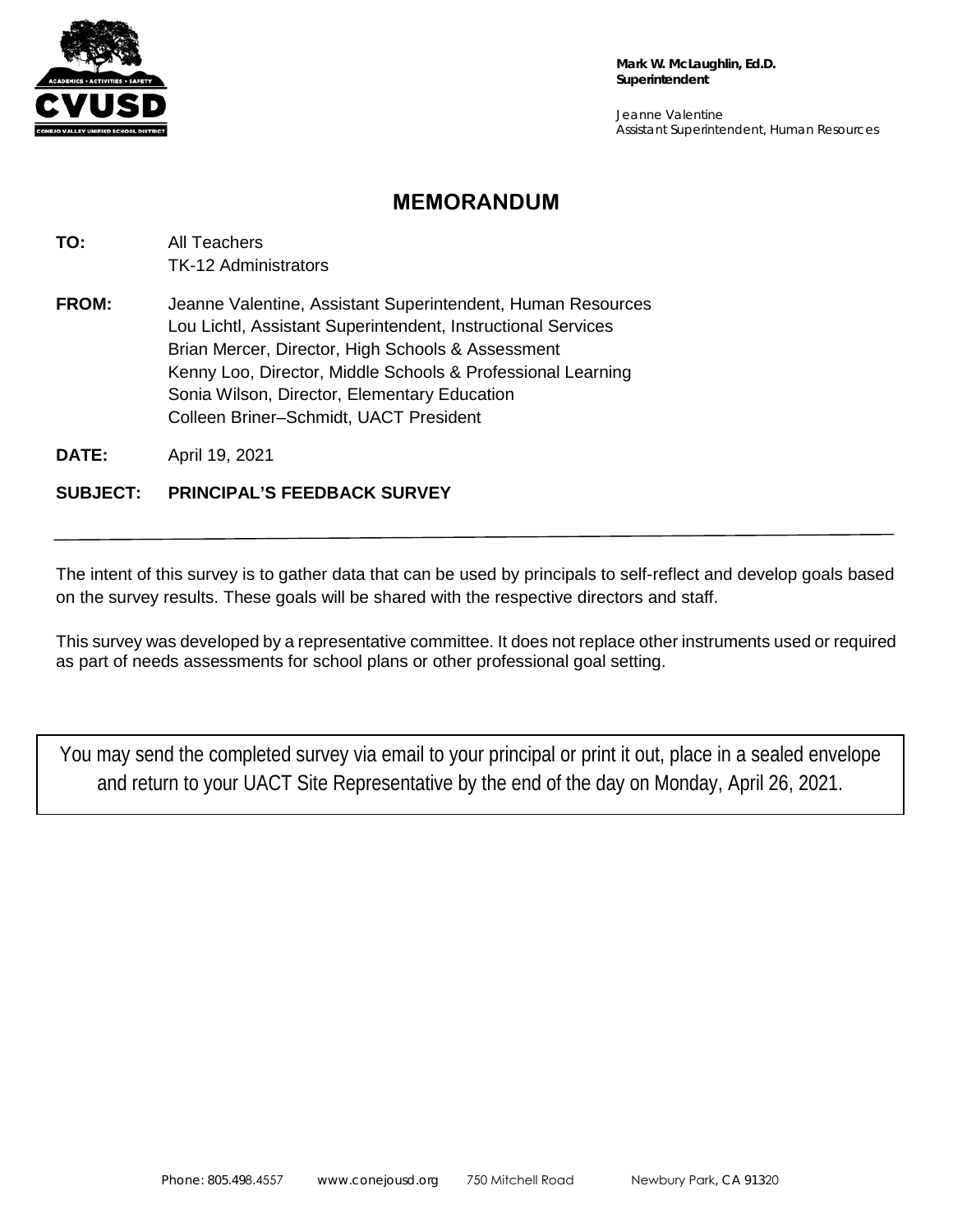

Jeanne Valentine Assistant Superintendent, Human Resources

## **Principal's Name: \_\_\_\_\_\_\_\_\_\_\_\_\_\_\_\_\_\_\_\_\_\_\_\_\_\_\_\_\_\_\_**

Please choose the number from the Rating Scale to the right that best applies to each statement and record it in the box next to each item. Your comments, *both positive and constructive*, are strongly encouraged. Please provide context and details to guide continuous improvement. Thank you!

| Rating Scale: |                           |
|---------------|---------------------------|
|               | <b>Almost Always True</b> |
| 3             | <b>Frequently True</b>    |
| 2             | Sometimes True            |
|               | <b>Rarely True</b>        |

| <b>STATEMENT</b>                                                                                                                                     | <b>RATING</b> |
|------------------------------------------------------------------------------------------------------------------------------------------------------|---------------|
| 1. Articulates a vision and implementation strategies for improvements and changes, which will result<br>in improved achievement for all students.   |               |
| Comment:                                                                                                                                             |               |
| Creates a collaborative environment that distributes leadership opportunities and decision-making<br>2.<br>throughout the school.                    |               |
| Comment:                                                                                                                                             |               |
| Leads the discussion about standards for curriculum, assessment, and best instructional practices<br>3.<br>to enhance student outcomes.              |               |
| Comment:                                                                                                                                             |               |
| Develops and enforces expectations, structures, rules, and procedures for students.<br>4.                                                            |               |
| Comment:                                                                                                                                             |               |
| Effectively and efficiently navigates the complexity of human interactions in a respectful manner<br>5.<br>that builds strong working relationships. |               |
| Comment:                                                                                                                                             |               |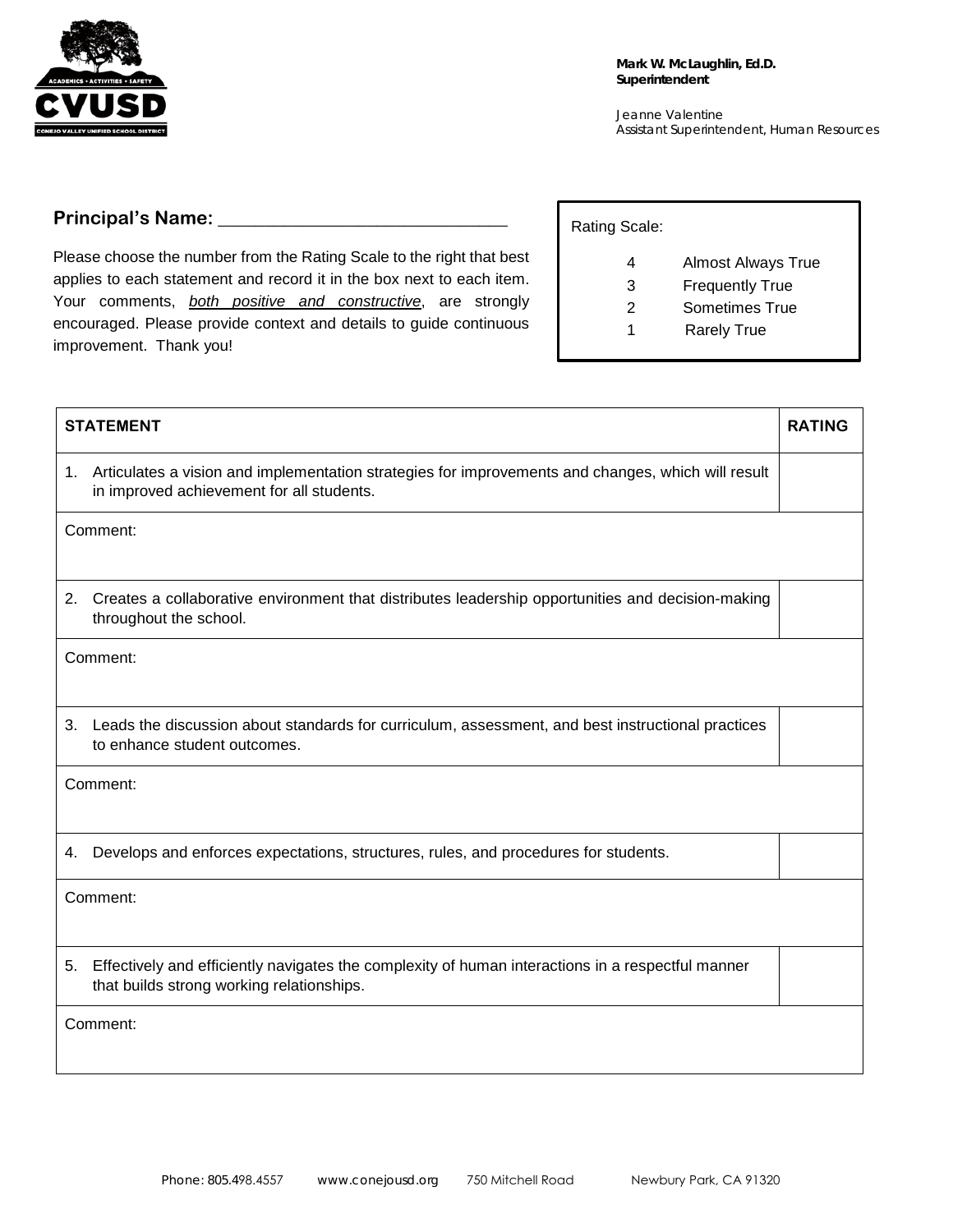

> Jeanne Valentine Assistant Superintendent, Human Resources

| Provides teachers with materials and professional development necessary for the execution of<br>6.<br>their jobs.                     |  |  |
|---------------------------------------------------------------------------------------------------------------------------------------|--|--|
| Comment:                                                                                                                              |  |  |
| 7. Comprehends and acts on understanding the positive role that a collaborative work environment<br>can play in the school's culture. |  |  |
| Comment:                                                                                                                              |  |  |
| Manages available resources (financial, personnel, etc.) to meet the needs of staff and students<br>8.<br>effectively.                |  |  |
| Comment:                                                                                                                              |  |  |
| Creates processes and schedules that minimize disruptions and protect instructional time and<br>9.<br>focus.                          |  |  |
| Comment:                                                                                                                              |  |  |
| 10. Evaluates teachers fairly and equitably, focusing on improving performance and providing support<br>when needed.                  |  |  |
| Comment:                                                                                                                              |  |  |
| 11. Represents the school community ethically and positively with community groups, parents, and<br>others.                           |  |  |
| Comment:                                                                                                                              |  |  |
| 12. Facilitates and encourages dialogue on site issues, activities, and school improvement efforts.                                   |  |  |
| Comment:                                                                                                                              |  |  |